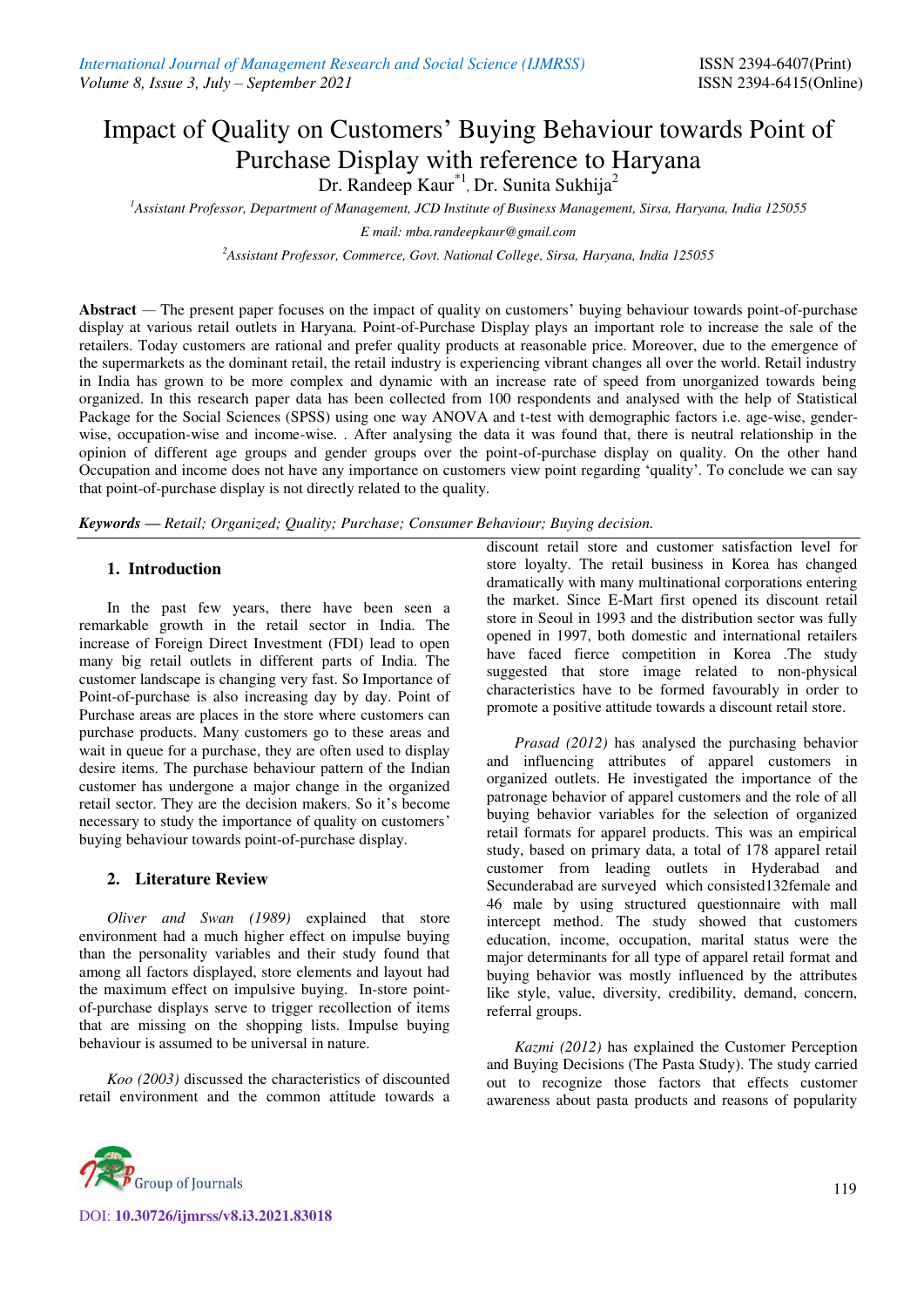of pasta products in different areas and social classes. It was a non -probability method. Sample size used was 30.The study also concluded that awareness about different cooking method was largely effect on the sale of the product and so popularity of product was also effecting.

*Yoon (2013)* examined the relationships among purchase motives, in-store experiences, store atmospherics and impulse buying. The study explained that traditional retailing strategies focus on matching a particular type of store with an appropriate product mix to create an ideal store image but pay little attention to experiential factors. The results indicated that department store shoppers preferred affective experiences the most, whereas discount store and online shoppers preferred rational experiences. In-store displays are promotional fixtures in the retail stores. There are numerous types of in store displays such as sale display point, which are located near cash registers to encourage impulse buying; floor stickers or advertisements on aisle of a store etc. It also includes special racks or manipulation of store shelf to make more space available for a product.

*Narahari1 and Kuvad (2017)* explored to understand the purchasing behavior of customers who visited shopping malls and identified gender differences, in terms of purchasing behavior and identified the overall level of satisfaction among customers. This study was a quantitative analysis. Survey method was implemented in and near three popular shopping malls of Bhavnagar. The sample size is 100, and care has been taken that there was equal representation of gender. The analysis proved that the Bhavnagar customers were quite happy with overall shopping mall experience. It was concluded that shopping malls were best locations for socialization, especially for younger generation to hangout, spend quality time with family, dine out other than shopping.

# **3. Objectives of the Study**

- 1) To study the importance of 'Quality' on customers' buying behaviour towards point-of-purchase display with reference to Haryana.
- 2) To study the importance of various demographic factors influencing customer buying behavior towards point-ofpurchase display with reference to Haryana.

# **4. Hypotheses of the Study**

 $H_1$ : There is no significant difference in the respondent's opinion about the importance of customer buying behaviour in relation to point- of-purchase display towards quality across the different age groups.

 $H_2$ : There is no significant difference in the respondent's opinion about the customer buying behaviour in relation to point- of-purchase display towards quality across the different gender groups.

 $H_3$ : There is no significant difference in the respondent's opinion about the customer buying behaviour in relation to point- of-purchase display towards quality across the different occupation groups.

 $H_4$ : There is no significant difference in the respondent's opinion about the customer buying behaviour in relation to point- of-purchase display towards quality across the different income groups.

## **5. Research Methodology**

- *Research Design -* In this research paper the exploratory research design is implemented
- *Sample Design* Five Hundred respondents including eight statements from five cities of Haryana state *i.e*. Panchkula, Gurugram, Panipat, Hisar, Sirsa, through visited the retail outlets in these cities in Haryana. Snowball sampling technique is used in this research paper.
- *Data Collection -* Primary data has been collected with the help of a questionnaire from five hundred respondents from overall Haryana.
- *Data Analysis -* Data has been analyzed with the help of SPSS using one way ANOVA and t-test with demographic factors i.e. age-wise, gender-wise, occupation-wise and income-wise.

# **6. Data Analysis and Interpretation**

In this paper eight statements are analysed with demographic factors i.e. age-wise, gender-wise, occupation-wise and income-wise which are further discussed in this part.

| <b>Statements</b>                                                                       | Age         |     | Mean | <b>SD</b> |       |         |
|-----------------------------------------------------------------------------------------|-------------|-----|------|-----------|-------|---------|
| 1. The point-of-purchase display helps<br>in the perception of good quality<br>products | Below 20 yr | 83  | 2.04 | 1.163     |       |         |
|                                                                                         | 21-40       | 355 | 2.31 | 1.153     | 3.676 | $.012*$ |
|                                                                                         | $41-60$     | 49  | 1.96 | .935      |       |         |
|                                                                                         | 61-80       | 13  | 1.62 | .506      |       |         |
|                                                                                         | Total       | 500 | 2.21 | 1.133     |       |         |

#### **Table 1. Age wise ANOVA results of customer view points towards point-of-purchase display regarding 'Quality'**

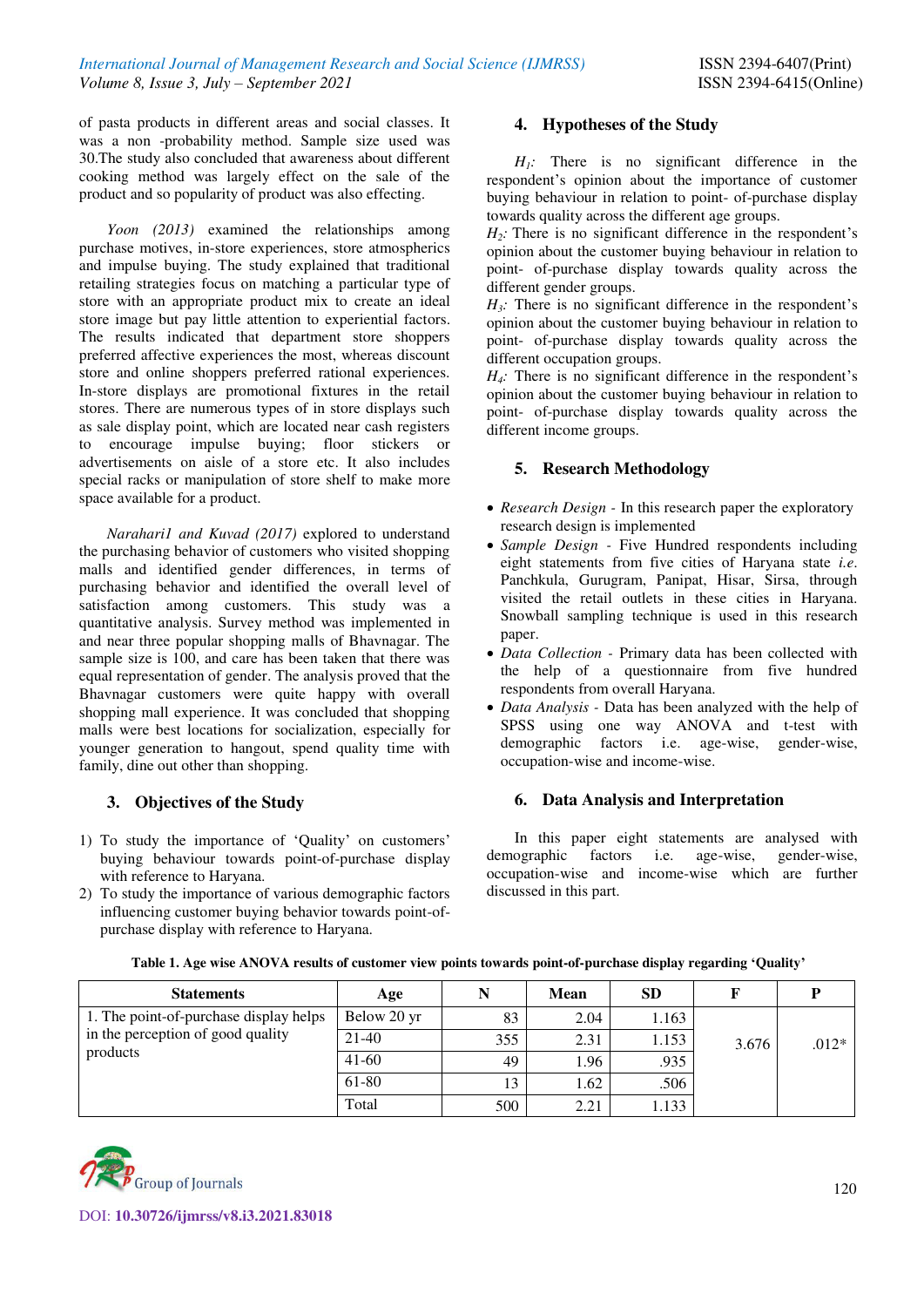## *International Journal of Management Research and Social Science (IJMRSS)* ISSN 2394-6407(Print) *Volume 8, Issue 3, July – September 2021* ISSN 2394-6415(Online)

| 2. The price of the product is good      | Below 20 yr | 83  | 2.35 | 1.347 |       |         |
|------------------------------------------|-------------|-----|------|-------|-------|---------|
| indicator of quality                     | $21-40$     | 355 | 2.69 | 1.226 | 2.562 | .054    |
|                                          | $41 - 60$   | 49  | 2.55 | 1.081 |       |         |
|                                          | 61-80       | 13  | 2.08 | .954  |       |         |
|                                          | Total       | 500 | 2.60 | 1.234 |       |         |
| 3. The quality of the merchandise        | Below 20 yr | 83  | 2.17 | 1.057 |       |         |
| goods meet, the expectations of the      | $21-40$     | 355 | 2.27 | 1.155 |       | .491    |
| customers.                               | $41-60$     | 49  | 2.29 | .736  | .806  |         |
|                                          | 61-80       | 13  | 1.85 | .801  |       |         |
|                                          | Total       | 500 | 2.25 | 1.097 |       |         |
| 4. I find only superior quality goods in | Below 20 yr | 83  | 2.28 | 1.355 |       |         |
| the display                              | $21-40$     | 355 | 2.53 | 1.160 |       |         |
|                                          | $41-60$     | 49  | 2.45 | 1.191 | 4.614 | $.003*$ |
|                                          | 61-80       | 13  | 1.38 | .506  |       |         |
|                                          | Total       | 500 | 2.45 | 1.199 |       |         |
| 5. Point-of-purchase display helps in    | Below 20 yr | 83  | 2.12 | 1.204 |       |         |
| judging and comparing the quality of a   | $21-40$     | 355 | 2.28 | 1.091 | 3.175 | $.024*$ |
| product                                  | $41 - 60$   | 49  | 2.27 | .908  |       |         |
|                                          | $61 - 80$   | 13  | 1.38 | .506  |       |         |
|                                          | Total       | 500 | 2.23 | 1.091 |       |         |
| 6. Point-of-purchase display is the      | Below 20 yr | 83  | 2.31 | 1.287 |       |         |
| reflection of quality products           | $21 - 40$   | 355 | 2.43 | 1.171 | 2.235 | .083    |
|                                          | $41 - 60$   | 49  | 2.59 | 1.098 |       |         |
|                                          | 61-80       | 13  | 1.69 | .855  |       |         |
|                                          | Total       | 500 | 2.41 | 1.182 |       |         |
| 7. Customer assumes the quality of the   | Below 20 yr | 83  | 2.07 | 1.113 |       |         |
| product to be good before buying         | $21-40$     | 355 | 2.24 | 1.150 | 2.344 | .072    |
|                                          | $41 - 60$   | 49  | 2.61 | 1.151 |       |         |
|                                          | 61-80       | 13  | 2.08 | 1.706 |       |         |
|                                          | Total       | 500 | 2.24 | 1.165 |       |         |
| 8. Quality of the point-of-purchase      | Below 20 yr | 83  | 2.14 | 1.180 |       |         |
| displayed products are preferred by      | $21-40$     | 355 | 2.34 | 1.127 |       |         |
| customer                                 | $41-60$     | 49  | 2.18 | 1.112 | 3.117 | $.026*$ |
|                                          | $61 - 80$   | 13  | 1.46 | .519  |       |         |
|                                          | Total       | 500 | 2.27 | 1.131 |       |         |

*Source: Data Processed through PASW SPSS 19, \* Significance level 5 percent, Df: between group=3, with in group=496, Total=499* 

The table 1 depicts the customer view points towards point-of-purchase display regarding 'Quality' of ANOVA test explain that 'the price of the product is good indicator of quality (Mean=2.60 and SD=1.234)' is placed at the top by respondents, followed by 'I find only superior quality goods in the display (Mean=2.45 and SD=1.199),' 'pointof-purchase display is the reflection of quality products,`(Mean=2.41 and SD=1.182), 'point-of-purchase

displayed products are preferred by customer'(Mean=2.27 and SD=1.131)', 'the quality of the merchandise goods meet, the expectations of the customers`(Mean=2.25 and SD=1.097)', 'customer assumes the quality of the product to be good before buying'(Mean=2.24 and SD=1.165)', 'point-of-purchase display helps in judging and comparing the quality of a product (Mean=2.23 and SD=1.091)' and

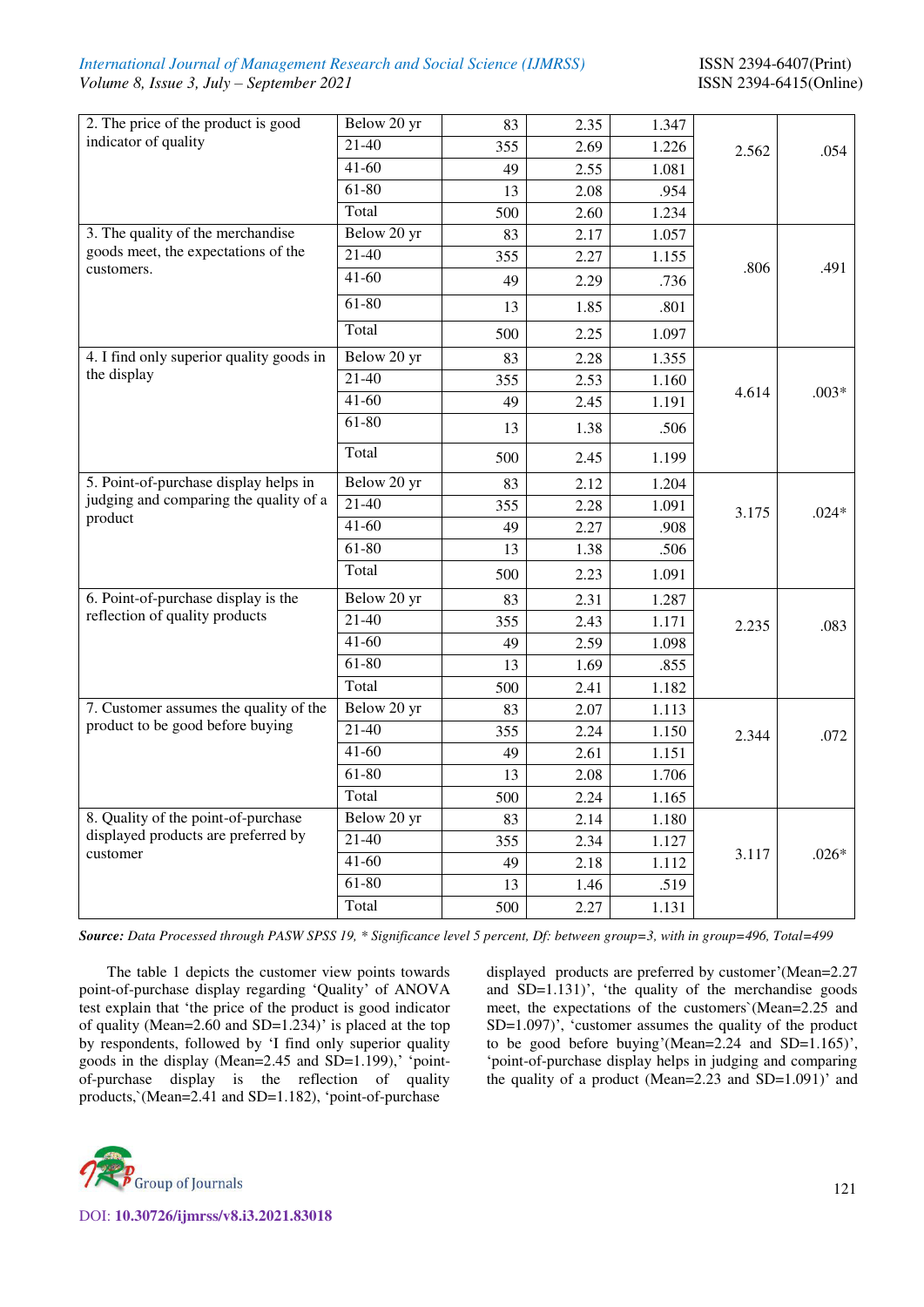'the point-of-purchase display helps in the perception of good quality products' (Mean=2.21, SD=1.133)'.

Statistically, the results of ANOVA test show that there is neutral relationship between the age and customers view point regarding 'quality', because the variables 'the point-of-purchase display helps in the perception of good quality products' (F-value=3.676 and p=0.012), and 'I find only superior quality goods in the display' (F-value

4.614and p=0.003), 'point-of-purchase display helps in judging and comparing the quality of a product' (F-value 2.986.and p=0.003), 'quality of the point-of-purchase displayed products are preferred by customer' (F-value 4.614and p=0.003), are less than the significance level (0.05) so the null hypothesis  $(H<sub>I</sub>)$  is rejected. For the other variables the level of significance is more than 0.05 and hence for these variables null hypothesis is accepted.

| <b>Statements</b>                                   | <b>Gender</b> | N   | Mean | <b>SD</b> | T        | $p(2-tailed)$ |
|-----------------------------------------------------|---------------|-----|------|-----------|----------|---------------|
| 1. The point-of-purchase display                    | Male          | 291 | 2.28 | 1.190     |          |               |
| helps in the perception of good<br>quality products | Female        | 209 | 2.12 | 1.044     | 1.501    | .134          |
|                                                     | Total         | 500 | 2.21 | 1.133     |          |               |
| 2. The price of the product is good                 | Male          | 291 | 2.55 | 1.218     |          |               |
| indicator of quality                                | Female        | 209 | 2.67 | 1.256     | $-1.042$ | .298          |
|                                                     | Total         | 500 | 2.60 | 1.234     |          |               |
| 3. The quality of the merchandise                   | Male          | 291 | 2.25 | 1.140     |          |               |
| products is good and meet the                       | Female        | 209 | 2.23 | 1.037     | .199     | .842          |
| expectations of the customers                       | Total         | 500 | 2.25 | 1.097     |          |               |
| 4. I find only superior quality                     | Male          | 291 | 2.43 | 1.239     |          |               |
| goods in the display                                | Female        | 209 | 2.48 | 1.144     | $-.525$  | .600          |
|                                                     | Total         | 500 | 2.45 | 1.199     |          |               |
| 5. Point-of-purchase display helps                  | Male          | 291 | 2.35 | 1.160     |          |               |
| in judging and comparing the                        | Female        | 209 | 2.06 | .964      | 2.986    | $.003*$       |
| quality of a product                                | Total         | 500 | 2.23 | 1.091     |          |               |
| 6. Point-of-purchase display is the                 | Male          | 291 | 2.55 | 1.221     |          |               |
| reflection of quality products                      | Female        | 209 | 2.22 | 1.099     | 3.150    | $.002*$       |
|                                                     | Total         | 500 | 2.41 | 1.182     |          |               |
| 7. Customer assumes the quality                     | Male          | 291 | 2.39 | 1.255     |          |               |
| of the product to be good before                    | Female        | 209 | 2.04 | .994      | 3.204    | $.001*$       |
| buying                                              | Total         | 500 | 2.24 | 1.165     |          |               |
| 8. Point-of-purchase displayed                      | Male          | 291 | 2.35 | 1.212     |          |               |
| products are preferred by                           | Female        | 209 | 2.16 | .999      | 3.475    | $.001*$       |
| customer                                            | Total         | 500 | 2.27 | 1.131     |          |               |

*Source: Data Processed through PASW SPSS 19, \* Significance level 5 percent, Df: between group=3, with in group=496, Total=499* 

The table 2 depicts the customer view points towards point-of-purchase display regarding 'Quality' of t-test depicts that, 'the price of the product is good indicator of quality (Mean=2.60 and SD=1.234) is placed at the top by respondents, followed by 'I find only superior quality goods in the display (Mean=2.45 and SD=1.199),' 'pointof-purchase display is the reflection of quality products, (Mean=2.41 and SD=1.182), 'point-of-purchase displayed products are preferred by customer' (Mean = 2.27 and

SD=1.131)', 'the quality of the merchandise goods meet, the expectations of the customers`(Mean=2.25 and SD=1.097)', 'customer assumes the quality of the product to be good before buying'(Mean=2.24 and SD=1.165)', 'point-of-purchase display helps in judging and comparing the quality of a product (Mean=2.23 and SD=1.091)' and 'the point-of-purchase display helps in the perception of good quality products' (Mean=2.21, SD=1.133)'.

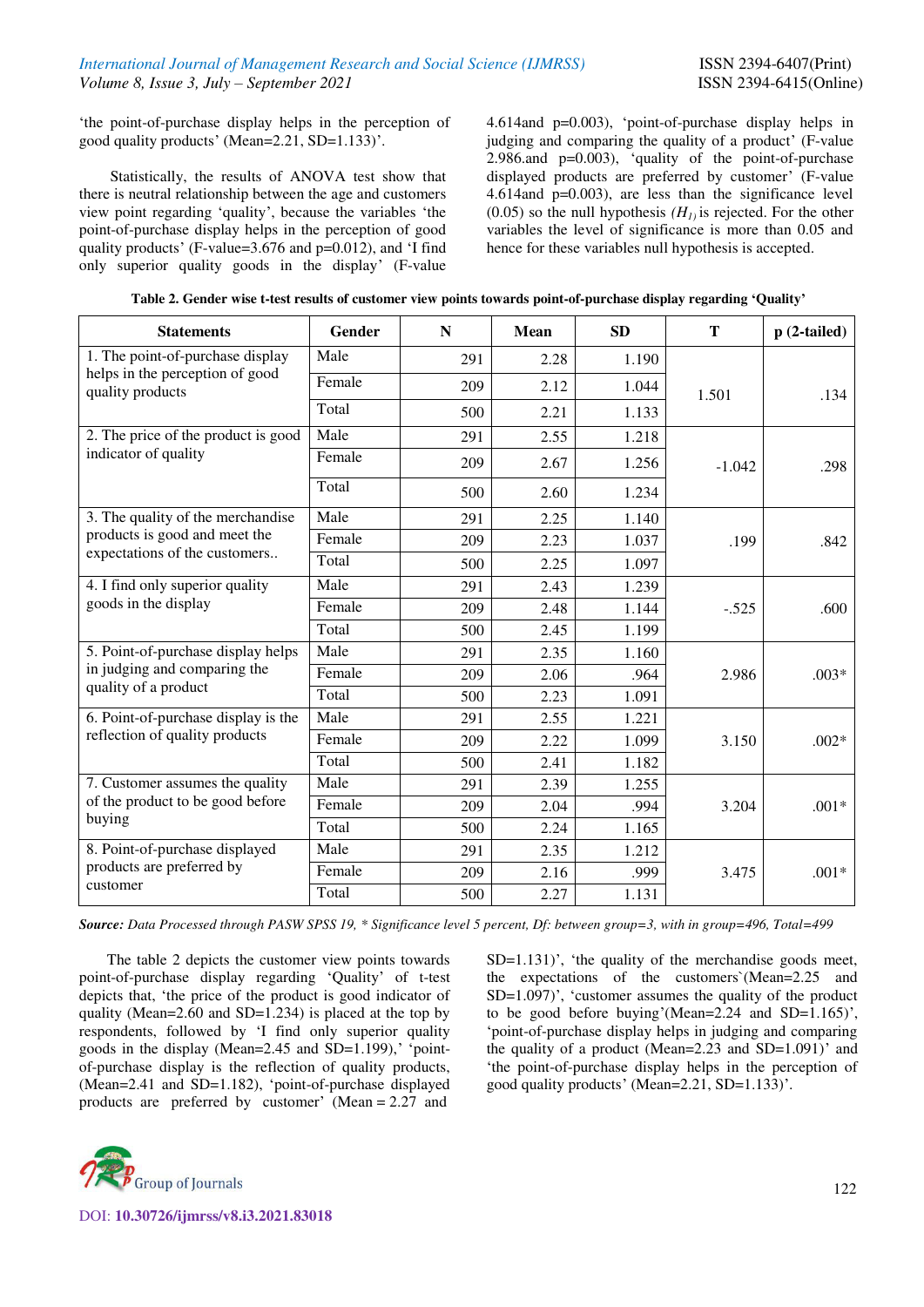Statistically, the results of t-test show that there is neutral relationship between the age and customers view point regarding 'quality', 'the point-of-purchase display helps in the perception of good quality products' (Fvalue=3.676 and p=0.012), and 'I find only superior quality goods in the display' (F-value 4.614and p=0.003), 'pointof-purchase display helps in judging and comparing the

quality of a product' (F-value 3.175and p=0.024), 'quality of the point-of-purchase displayed products are preferred by customer' (F-value 4.614and p=0.003), are less than the significance level (0.05) so the null hypothesis is rejected. For the other variables the level of significance is more than 0.05 and hence for these variables null hypothesis **(H2)** is accepted.

| Table 3. Occupation wise ANOVA results of customer view points towards point-of-purchase display regarding 'Quality' |  |  |
|----------------------------------------------------------------------------------------------------------------------|--|--|
|                                                                                                                      |  |  |

| <b>Statements</b>                                 | Occupation      | ${\bf N}$ | Mean | S.D   | $\mathbf{F}$ | $\mathbf{p}$ |
|---------------------------------------------------|-----------------|-----------|------|-------|--------------|--------------|
| 1. The point-of-purchase display helps in         | Service         | 161       | 2.30 | 1.054 |              |              |
| the perception of good quality products           | <b>Business</b> | 156       | 2.08 | 1.167 |              |              |
|                                                   | Professional    | 157       | 2.31 | 1.203 | 2.063        | .085         |
|                                                   | Retired         | 6         | 1.33 | .516  |              |              |
|                                                   | House Wife      | 20        | 2.10 | .852  |              |              |
|                                                   | Total           | 500       | 2.21 | 1.133 |              |              |
| 2. The price of the product is good               | Service         | 161       | 2.57 | 1.166 |              |              |
| indicator of quality                              | <b>Business</b> | 156       | 2.59 | 1.259 |              |              |
|                                                   | Professional    | 157       | 2.63 | 1.242 | 2.089        | .081         |
|                                                   | Retired         | 6         | 1.50 | .548  |              |              |
|                                                   | House Wife      | 20        | 3.10 | 1.483 |              |              |
|                                                   | Total           | 500       | 2.60 | 1.234 |              |              |
| 3. The quality of the merchandise products        | Service         | 161       | 2.09 | .964  |              |              |
| is good and meet the expectations of the          | <b>Business</b> | 156       | 2.38 | 1.199 |              |              |
| customers.                                        | Professional    | 157       | 2.29 | 1.056 | 2.281        | .060         |
|                                                   | Retired         | 6         | 1.50 | .548  |              |              |
|                                                   | House Wife      | 20        | 2.40 | 1.501 |              |              |
|                                                   | Total           | 500       | 2.25 | 1.097 |              |              |
| 4. I find only superior quality goods in the      | Service         | 161       | 2.30 | 1.030 |              |              |
| display                                           | <b>Business</b> | 156       | 2.58 | 1.354 |              |              |
|                                                   | Professional    | 157       | 2.54 | 1.190 | 2.076        | .083         |
|                                                   | Retired         | 6         | 1.67 | .816  |              |              |
|                                                   | House Wife      | 20        | 2.25 | 1.209 |              |              |
|                                                   | Total           | 500       | 2.45 | 1.199 |              |              |
| 5. Point-of-purchase display helps in             | Service         | 161       | 2.11 | .926  |              |              |
| judging and comparing the quality of a<br>product | <b>Business</b> | 156       | 2.26 | 1.265 |              |              |
|                                                   | Professional    | 157       | 2.35 | 1.067 | 1.721        | .144         |
|                                                   | Retired         | 6         | 1.50 | .548  |              |              |
|                                                   | House Wife      | 20        |      | 1.056 |              |              |
|                                                   | Total           | 500       | 2.23 | 1.091 |              |              |
| 6. Point-of-purchase display is the               | Service         | 161       | 2.31 | 1.102 |              |              |
| reflection of quality product                     | <b>Business</b> | 156       | 2.54 | 1.302 |              |              |
|                                                   | Professional    | 157       | 2.46 | 1.124 | 2.772        | $.027*$      |
|                                                   | Retired         | 6         | 1.17 | .408  |              |              |
|                                                   | House Wife      | 20        | 2.15 | 1.182 |              |              |
|                                                   | Total           | 500       | 2.41 | 1.182 |              |              |

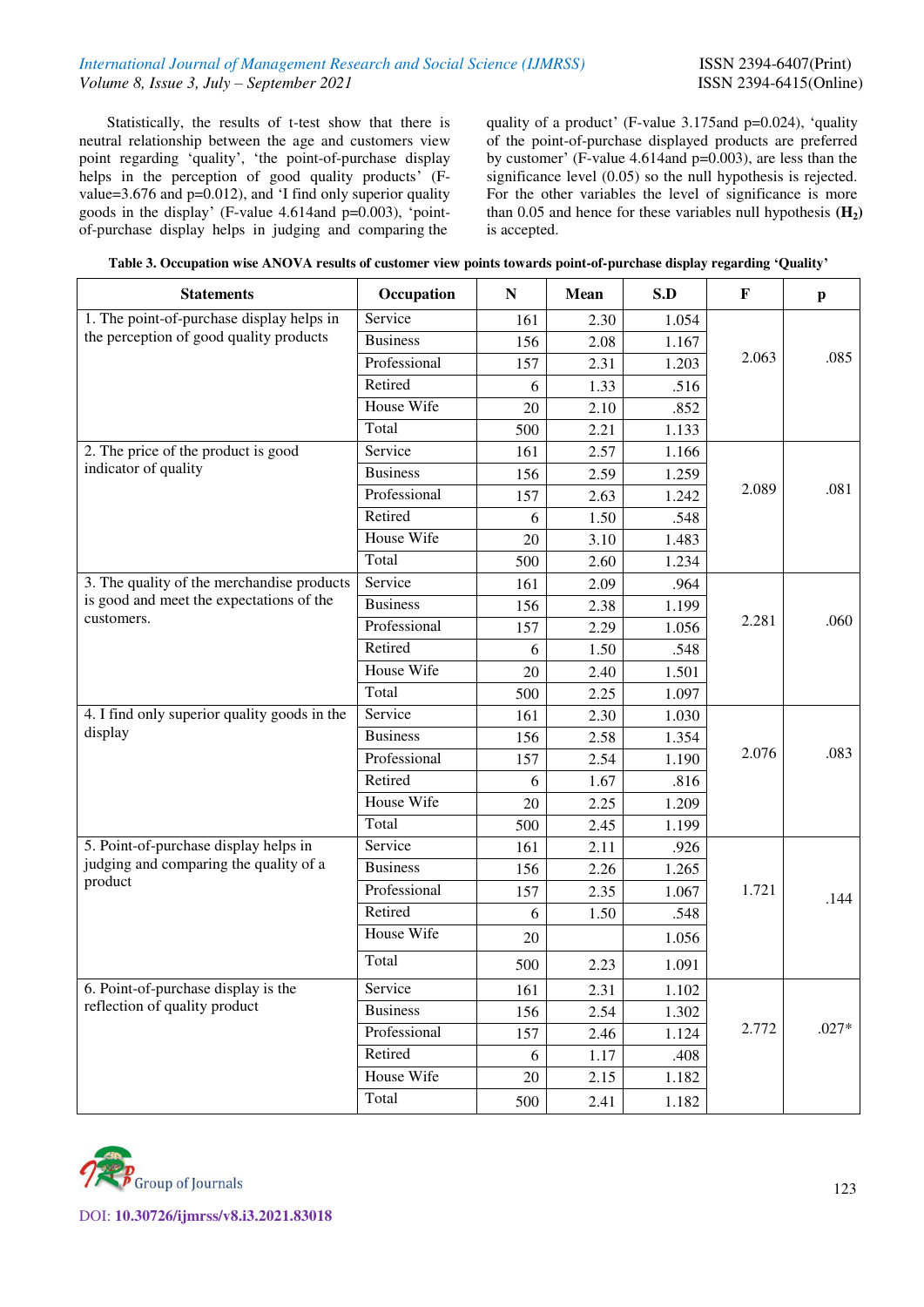## *International Journal of Management Research and Social Science (IJMRSS)* ISSN 2394-6407(Print) *Volume 8, Issue 3, July – September 2021* ISSN 2394-6415(Online)

| 7. Customer assumes the quality of the<br>product to be good before buying | Service         | 161 | 2.17 | 1.052 |       |      |
|----------------------------------------------------------------------------|-----------------|-----|------|-------|-------|------|
|                                                                            | <b>Business</b> | 156 | 2.33 | 1.312 |       |      |
|                                                                            | Professional    | 157 | 2.27 | 1.146 | 1.689 | .151 |
|                                                                            | Retired         | 6   | 1.17 | .408  |       |      |
|                                                                            | House Wife      | 20  | 2.20 | 1.005 |       |      |
|                                                                            | Total           | 500 | 2.24 | 1.165 |       |      |
| 8. Point-of-purchase displayed products                                    | Service         | 161 | 2.19 | 1.022 |       |      |
| are preferred by customer                                                  | <b>Business</b> | 156 | 2.36 | 1.265 | 2.154 |      |
|                                                                            | Professional    | 157 | 2.34 | 1.118 |       | .073 |
|                                                                            | Retired         | 6   | 1.33 | .816  |       |      |
|                                                                            | House Wife      | 20  | 1.90 | .852  |       |      |
|                                                                            | Total           | 500 | 2.27 | 1.131 |       |      |

*Source: Data Processed through PASW SPSS 19, \* Significance level 5 percent, Df: between group=3, with in group=496, Total=499* 

The table 3, exhibits the customer view points towards point-of-purchase display regarding 'Quality' of ANOVA test depicts that the price of the product is good indicator of quality (Mean=2.60 and SD=1.234) is placed at the top by respondents, followed by 'I find only superior quality goods in the display (Mean=2.45 and SD=1.199),' 'pointof-purchase display is the reflection of quality products,`(Mean=2.41 and SD=1.182), 'point-of-purchase displayed products are preferred by customer'(Mean=2.27 and SD=1.131)', 'the quality of the merchandise goods meet, the expectations of the customers`(Mean=2.25 and SD=1.097)', 'customer assumes the quality of the product to be good before buying'(Mean=2.24 and SD=1.165)', 'point-of-purchase display helps in judging and comparing

the quality of a product (Mean= $2.23$  and SD= $1.091$ )' and 'the point-of-purchase display helps in the perception of good quality products' (Mean=2.21, SD=1.133)'.

Statistically, the results of t-test show that there is no significant relationship between the occupation and customers view point regarding 'quality', because only 'point-of-purchase display is the reflection of quality products' (F-value=2.772 and p=0.027), is less than the significance level (0.05) so the null hypothesis is rejected. For the other variables the level of significance is more than 0.05 and for this reason for these variables null hypothesis  $(H_3)$  is accepted.

| Table 4. Income wise t-test results of customer view points towards point-of-purchase display regarding 'Quality' |  |  |  |
|-------------------------------------------------------------------------------------------------------------------|--|--|--|
|-------------------------------------------------------------------------------------------------------------------|--|--|--|

| <b>Statements</b>                        | <b>Income</b>          | N   | <b>Mean</b> | S.D   | F     | P       |
|------------------------------------------|------------------------|-----|-------------|-------|-------|---------|
| 1. The point-of-purchase display helps   | <b>Below Rs. 50000</b> | 272 | 2.15        | 1.131 |       |         |
| in the perception of good quality        | Rs. 50001-100000       | 145 | 2.33        | 1.125 | .846  | .469    |
| products                                 | Rs. 100001-200000      | 63  | 2.19        | 1.105 |       |         |
|                                          | Rs. 200001-500000      | 20  | 2.30        | 1.302 |       |         |
|                                          | Total                  | 500 | 2.21        | 1.133 |       |         |
| 2. The price of the product is good      | <b>Below Rs. 50000</b> | 272 | 2.48        | 1.239 |       |         |
| indicator of quality                     | Rs. 50001-100000       | 145 | 2.66        | 1.132 | 3.425 | $.017*$ |
|                                          | Rs. 100001-200000      | 63  | 2.79        | 1.272 |       |         |
|                                          | Rs. 200001-500000      | 20  | 3.25        | 1.517 |       |         |
|                                          | Total                  | 500 | 2.60        | 1.234 |       |         |
| 3. The quality of the merchandise        | <b>Below Rs. 50000</b> | 272 | 2.13        | 1.061 |       |         |
| products is good and meet the            | Rs. 50001-100000       | 145 | 2.31        | 1.064 | 2.721 | $.044*$ |
| expectations of the customers.           | Rs. 100001-200000      | 63  | 2.51        | 1.190 |       |         |
|                                          | Rs. 200001-500000      | 20  | 2.50        | 1.357 |       |         |
|                                          | Total                  | 500 | 2.25        | 1.097 |       |         |
| 4. I find only superior quality goods in | <b>Below Rs. 50000</b> | 272 | 2.45        | 1.205 | 1.784 | .149    |
| the display                              | Rs. 50001-100000       | 145 | 2.35        | 1.090 |       |         |

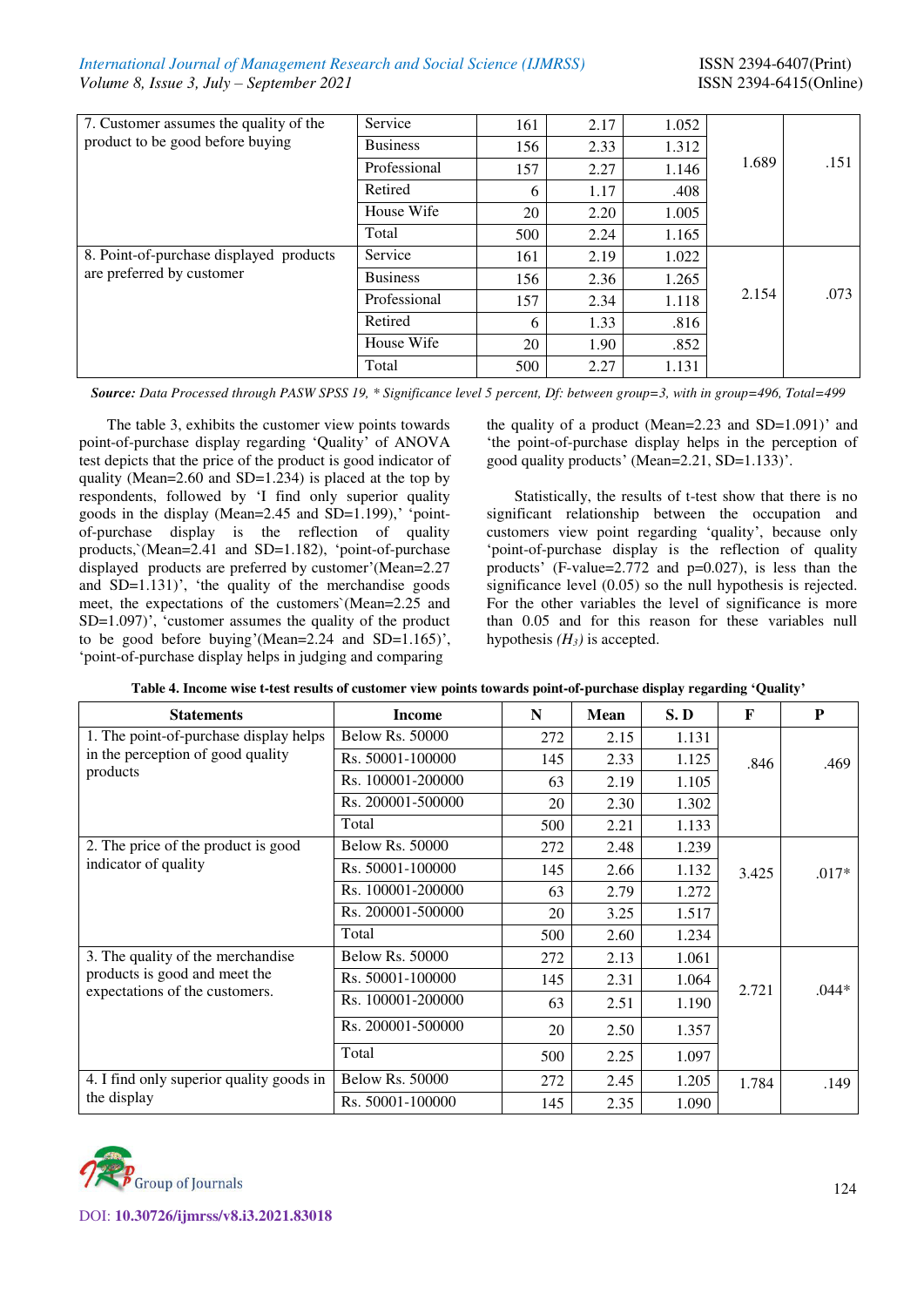|                                       | Rs. 100001-200000      | 63  | 2.51 | 1.330 |       |      |
|---------------------------------------|------------------------|-----|------|-------|-------|------|
|                                       | Rs. 200001-500000      | 20  | 3.00 | 1.376 |       |      |
|                                       | Total                  | 500 | 2.45 | 1.199 |       |      |
| 5. Point-of-purchase display helps in | <b>Below Rs. 50000</b> | 272 | 2.21 | 1.074 |       |      |
| judging and comparing the quality of  | Rs. 50001-100000       | 145 | 2.19 | 1.049 | .557  | .644 |
| a product                             | Rs. 100001-200000      | 63  | 2.33 | 1.122 |       |      |
|                                       | Rs. 200001-500000      | 20  | 2.45 | 1.504 |       |      |
|                                       | Total                  | 500 | 2.23 | 1.091 |       |      |
| 6. Point-of-purchase display is the   | <b>Below Rs. 50000</b> | 272 | 2.34 | 1.115 |       |      |
| reflection of quality products        | Rs. 50001-100000       | 145 | 2.50 | 1.308 | .803  | .493 |
|                                       | Rs. 100001-200000      | 63  | 2.46 | 1.075 |       |      |
|                                       | Rs. 200001-500000      | 20  | 2.60 | 1.429 |       |      |
|                                       | Total                  | 500 | 2.41 | 1.182 |       |      |
| 7. Customer assumes the quality of    | <b>Below Rs. 50000</b> | 272 | 2.21 | 1.138 |       |      |
| the product to be good before buying  | Rs. 50001-100000       | 145 | 2.25 | 1.193 | .377  | .769 |
|                                       | Rs. 100001-200000      | 63  | 2.38 | 1.211 |       |      |
|                                       | Rs. 200001-500000      | 20  | 2.20 | 1.240 |       |      |
|                                       | Total                  | 500 | 2.24 | 1.165 |       |      |
| 8. Point-of-purchase displayed        | <b>Below Rs. 50000</b> | 272 | 2.34 | 1.151 |       |      |
| products are preferred by customer    | Rs. 50001-100000       | 145 | 2.12 | 1.109 |       |      |
|                                       | Rs. 100001-200000      | 63  | 2.32 | 1.105 | 1.313 | .269 |
|                                       | Rs. 200001-500000      | 20  | 2.20 | 1.056 |       |      |
|                                       | Total                  | 500 | 2.27 | 1.131 |       |      |

*Source: Data Processed through PASW SPSS 19, \* Significance level 5 percent, Df: between group=3, with in group=496, Total=499*

ANOVA results shown in table 4, is intended to analyses the customer view points towards point-ofpurchase display regarding 'Quality' variable the price of the product is good indicator of quality (Mean=2.60 and SD=1.234) is placed at the top by respondents, followed by 'I find only superior quality goods in the display (Mean=2.45 and SD=1.199),' 'point-of-purchase display is the reflection of quality products,`(Mean=2.41 and SD=1.182), 'point-of-purchase displayed products are preferred by customer'(Mean=2.27 and SD=1.131)', 'the quality of the merchandise goods meet, the expectations of the customers`(Mean=2.25 and SD=1.097)', 'customer assumes the quality of the product to be good before buying'(Mean=2.24 and SD=1.165)', 'point-of-purchase display helps in judging and comparing the quality of a product (Mean=2.23 and SD=1.091)' and 'the point-ofpurchase display helps in the perception of good quality products' (Mean=2.21, SD=1.133)'.

Statistically, ANOVA results illustrate that there is no significant relationship between the income and customers view point regarding 'quality', variable *e.g.* the price of the product is good indicator of quality' (F-value=3.425 and p=0.017), and 'the quality of the merchandise goods, meet



DOI: **10.30726/ijmrss/v8.i3.2021.83018**

the expectations of the customers (F-value=2.721 and  $p=0.044$ )' are less than the significance level  $(0.05)$  so the null hypothesis is rejected. As the level of significance is more than 0.05 for the other variables, therefore null hypothesis  $(H<sub>04</sub>)$  is accepted for these variables.

## **7. Findings and Conclusion**

After analyzing the data it was found that, there is neutral relationship in the opinion of different age groups and gender groups over the point-of-purchase display on quality. On the other hand Occupation and income does not have any importance on customers view point regarding 'quality'. To conclude we can say that point-ofpurchase display is not directly related to the quality. There are some other factors that have importance on quality.

#### **References**

[1] Ailawadi, K., L., Farris, P., and Shames, E., (1999). Trade promotion: essential to selling through resellers. *Sloan Management Review*, 41(1),83-92.